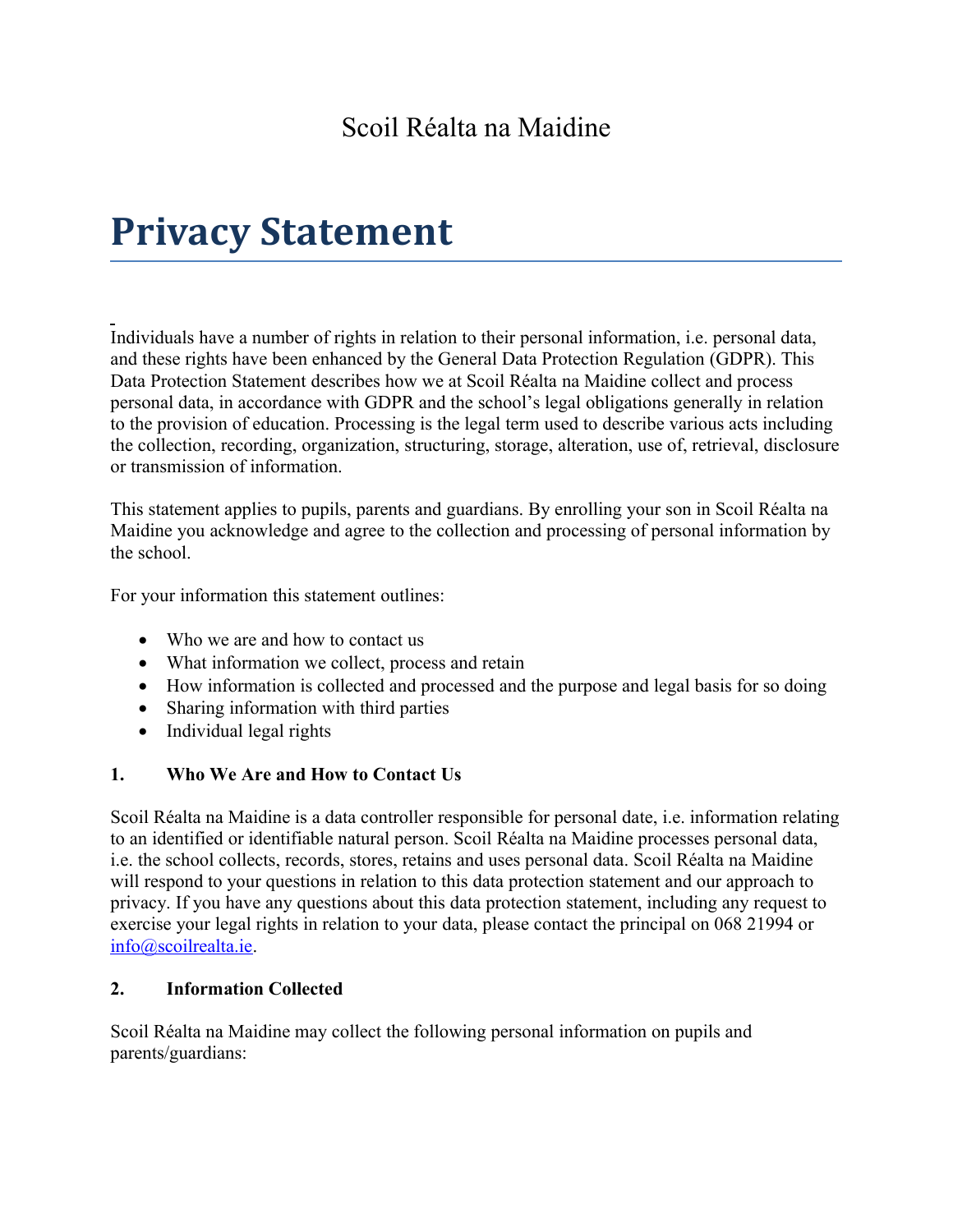# **(i) Pupil Information**

- Personal details such as name, address, date of birth, gender, PPS number, nationality, emergency contact information and information in relation to the pupil's family as may be required
- Special Education Needs (SEN)
- Any child protection information
- Academic records, school reports, pupil learning needs, pupil behavior needs, pupil medical needs, permission for access to educational reports, individual education and learning support plans
- Personal pupil profiles (including whether English is the pupil's first language or if exempt from any subjects)
- Psychological referral/assessment documentation and permission for access to psychological reports
- Information for the Primary Online Database (POD)
- Information for Special Educational Needs Organiser (SENO)
- Information for TUSLA (the Child and Family Agency) and/or the Health Service Executive (HSE)
- Attendance records and explanatory notes in relation to absences
- Disciplinary records including notes that may be held by the teacher(s), incident and accident reports, investigations and sanctions if imposed
- Permission notes in respect of school activities, e.g. school tours/trips and outings, extracurricular activities (including Curricular, RSE/Stay Safe Programmes)
- Photographs and recorded images of pupil(s) (for assessment purposes or school promotion purposes or pupils' attendance at school events)
- School transport information

# **(ii) Sensitive Personal Information – Pupils**

Scoil Réalta na Maidine may collect and process the following special categories of more sensitive personal information such as:

- Information about pupil's health, medical certificates, medical needs, allergies and consent for administration of medicine
- Religious belief and confirmation of engagement or not in Religious Sacraments
- Membership of the Traveller Community
- Racial or Ethnic origin

# **(iii) Parent / Guardian Information**

Scoil Réalta na Maidine may collect and process the following personal information from parents/guardians such as:

 Contact details of parent / guardian, e.g. name, address, email address, telephone number(s)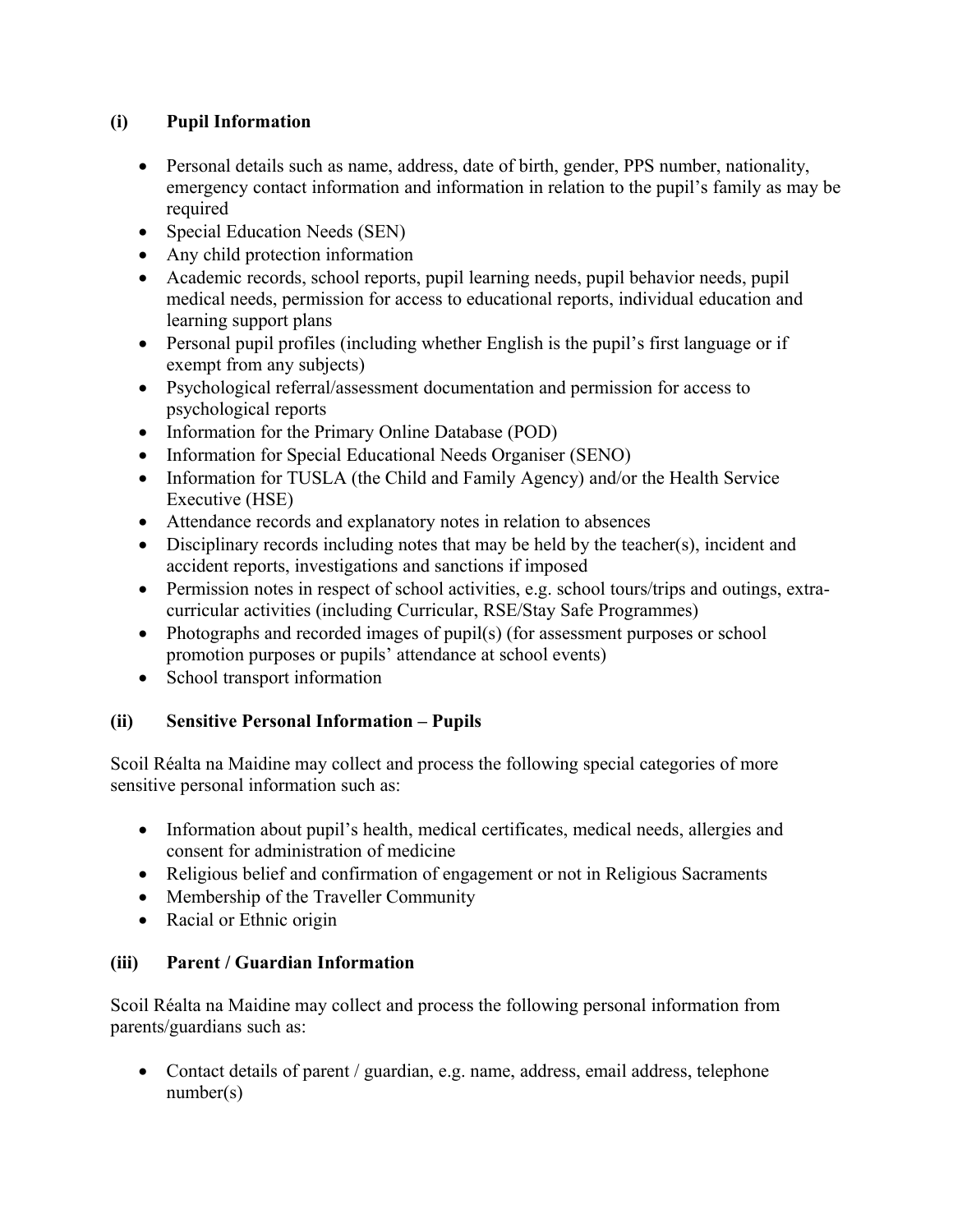- Information regarding legal orders in respect of any family law disputes in respect of guardianship, custody or access
- Occupation and nationality
- Number of children, position of pupil(s) in family
- Consent in respect of medical/other emergencies
- Consent in respect of school activities, e.g. school tours/trips and outing, extra-curricular activities
- Consent to publish photographs and schoolwork of pupils on school website/print media, etc.
- Records, correspondence, minutes of meetings or notes arising from interaction with Parents / Guardians

# **3. Purpose and Legal Basis for Collecting and Processing Information**

Scoil Réalta na Maidine collects and processes personal information (as listed above) about pupils and parents / guardians for a variety of purposes and relies on a number of legal grounds to do so. Scoil Réalta na Maidine requires this information to perform our duties and responsibilities and to comply with our legal and statutory obligations. In addition, Scoil Réalta na Maidine requires this personal information to pursue the legitimate interests of the school and our dealings with relevant third parties (see below). The legitimate interests upon which we rely is the effective operation and management of Scoil Réalta na Maidine and managing the education and welfare needs of our pupils. Scoil Réalta na Maidine processes personal data on the basis of the following lawful purposes:

## **(a) Legal Obligation**

Scoil Réalta na Maidine collects and processes personal information to comply with our legal and statutory obligations, including but not limited to those under the Education Act 1998 (as Amended), the Education (Welfare) Act 2000, the Education for Persons with Special Needs (EPSEN) Act 2004, the Health Act 1947, The Children First Act 2015, the Child Protection Procedures for Primary and Post-Primary Schools 2017, the Teaching Council Acts 2001-2015 and Safety Health and Welfare at Work legislation.

# **(b) Legitimate Interests**

Scoil Réalta na Maidine may also process personal information to:

- Enable pupils to develop to their full potential and meet the educational, social, physical and emotional requirements of the pupil
- Enable parents and guardians to be contacted in the case of emergency, school closures and to inform Parents and Guardians of their child's educational progress
- Secure and benefit from the support and services of relevant third parties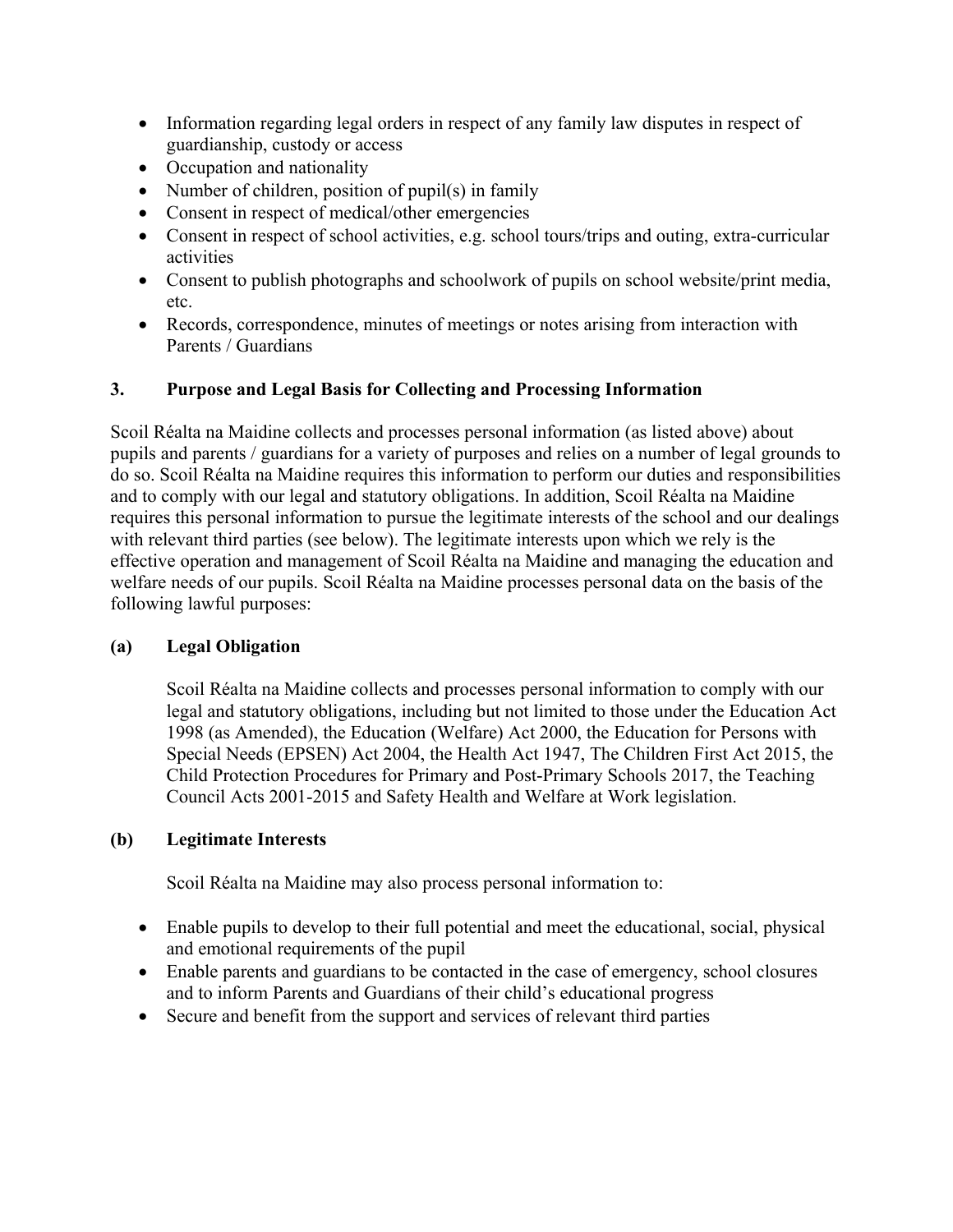#### **(c) Consent**

Scoil Réalta na Maidine sometimes processes some of pupils' personal information with consent, e.g. photographs, which may be displayed on the school's website or on social media platforms or in the print media. Please not that consent can be withdrawn at any time by contacting the school.

## **4. How Personal Information is Collected**

# **(i) Pupils**

Scoil Réalta na Maidine collect personal information about pupils through the enrolment process and/or through expressions of interest in relation to enrolment. Additional information is collected from third parties, including former schools and through school activities and general interaction(s) during the course of the pupil's time at Scoil Réalta na Maidine.

## **(ii) Parents and Guardians**

Scoil Réalta na Maidine collects personal information about parents and guardians through the enrolment process or expressions of interest for enrolment. We collect additional personal information through general interaction during the course of the pupil's time at Scoil Réalta na Maidine.

## **5. Information and Third Parties**

Scoil Réalta na Maidine may receive from, share and/or transfer information to a range of third parties such as the following:

- The Department of Education and Skills
- TUSLA / the Child and Family Agency
- Kerry Intervention Disability Services
- Child an Adolescent Mental Health Services
- The National Council for Special Education
- National Educational Psychological Service (NEPS)
- Department of Social Protection and/or other state benefit providers
- An Garda Síochána
- School Insurance Provider
- Third Party Service Providers we may share personal information with third party service providers that perform services and functions at our direction and on our behalf such as our accountants, IT service providers including printers, solicitors and other advisors and providers of security and administrative services, including data processing / cloud storage service providers, e.g. Databiz.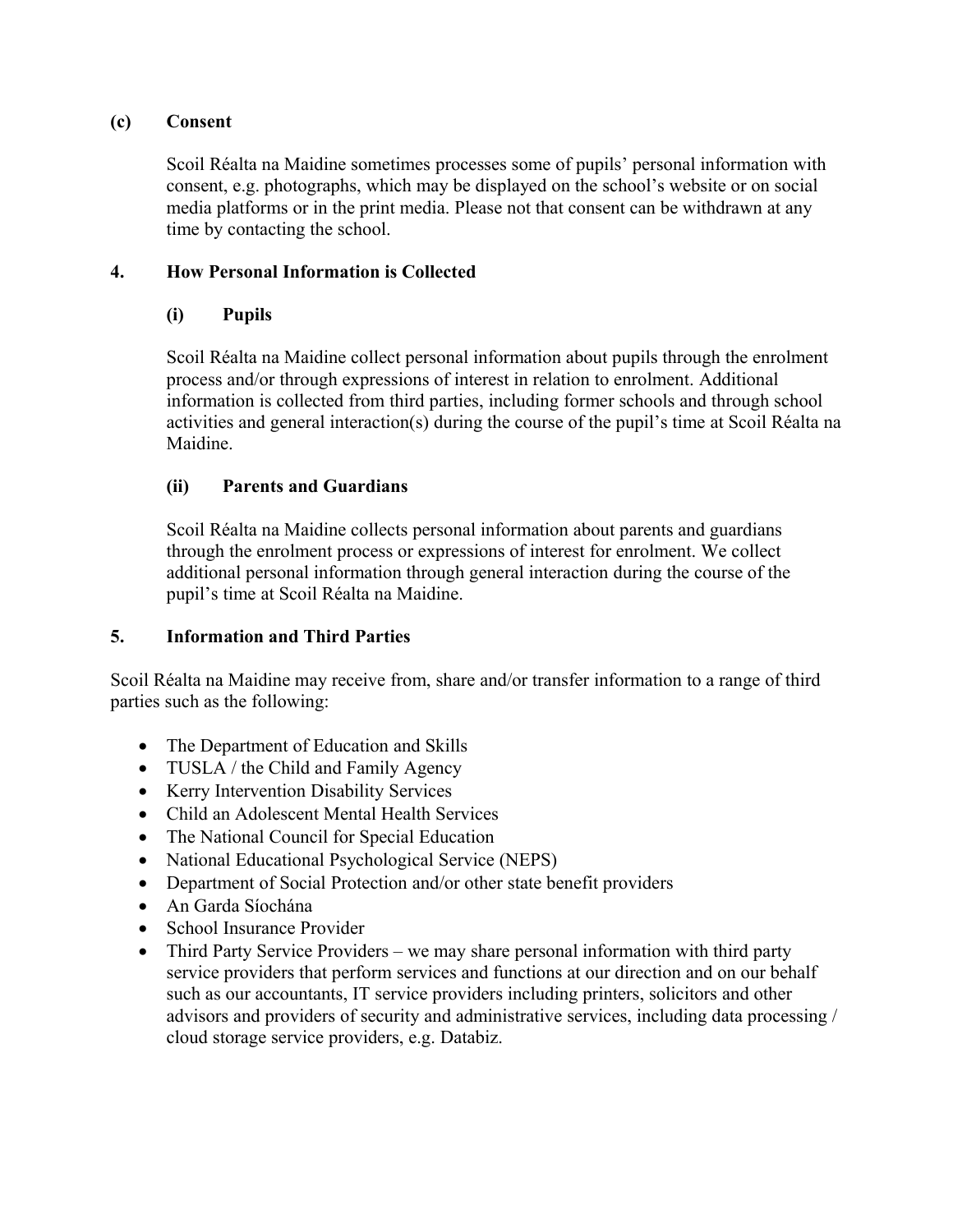# **6. Data Retention**

We will only retain personal information for as long as it is necessary to fulfill the purposes the information was collected for, including any legal, accounting or reporting requirements. Records are stored for a minimum of 7 years until the past pupil reaches the age of 21. Psychological Reports, Individual Education Plans, Child Protection Reports, School Register and Roll Books are kept indefinitely in line with data retention legislation. If you need any details in relation to retention of specific documentation, please contact the principal.

# **7. Transfer of Personal Information Outside the European Union**

Scoil Réalta na Maidine may be required to transfer personal information we collect to countries outside the EU. However, some countries are not regulated by the European Union legislation. To ensure personal information does receive an adequate level or protection we will, in such circumstances, put in place appropriate measures such as the use of model contractual clauses as approved by the European Commission to ensure personal information is treated by those third parties in ways that are consistent with respect to EU and Irish Laws on Data Protection.

# **8. Individual Rights**

Individuals have several rights under GDPR which in certain circumstances are limited and/or constrained. These individual rights include the right – free of charge and subject to any limitations as may apply – to:

- (a) Request a copy of the personal information held about the individual
- (b) Rectify any inaccurate personal data held about the individual
- (c) Erase personal information held about the individual
- (d) Restrict the processing of individual personal information
- (e) Object to the use of individual personal information for our legitimate interests
- (f) Receive individual personal information in a structured commonly used and machine-readable format and to have that data transmitted to another data controller

If you wish to exercise any of these rights, please contact us at the school as outlined. Scoil Réalta no Maidine will endeavor to respond to your request within a month. If we are unable to deal with your request within a month, we may extend this period by a further two months and we will explain why. You also have the right to lodge a complaint to the office of the Data Protection Commission.